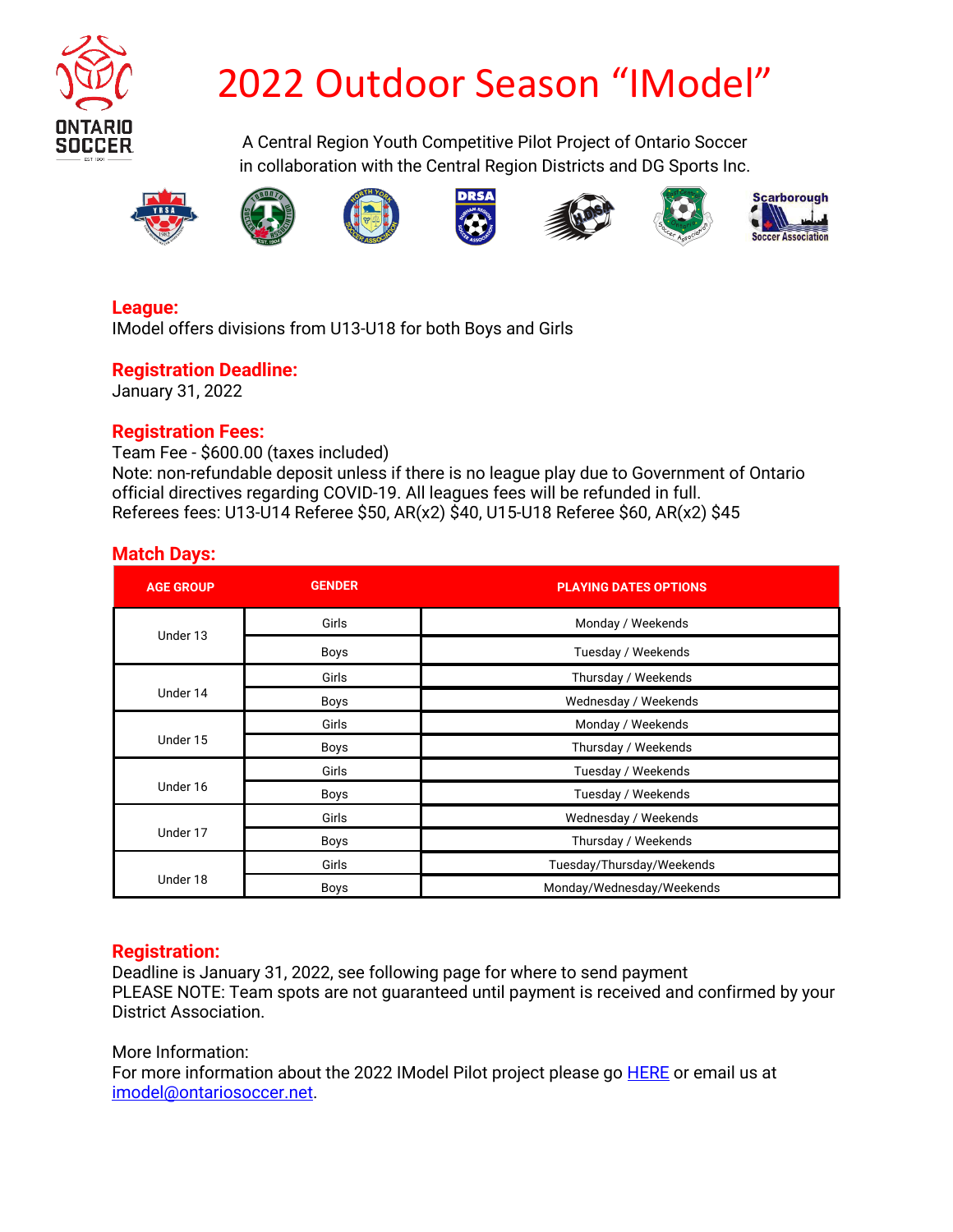

## 2022 Outdoor Season "IModel"

A Central Region Youth Competitive Pilot Project of Ontario Soccer in collaboration with the Central Region Districts and DG Sports Inc.















**Scarborough** اسلس Soccer Association

| <b>TEAM INFORMATION</b>                                                                                                                                                                                                                                                                                                                                                                                                                                                                                                                                                                                                                                                        |                                                                                                                                       |                                                                 |                     |             |                                  |             |  |  |
|--------------------------------------------------------------------------------------------------------------------------------------------------------------------------------------------------------------------------------------------------------------------------------------------------------------------------------------------------------------------------------------------------------------------------------------------------------------------------------------------------------------------------------------------------------------------------------------------------------------------------------------------------------------------------------|---------------------------------------------------------------------------------------------------------------------------------------|-----------------------------------------------------------------|---------------------|-------------|----------------------------------|-------------|--|--|
| <b>CLUB NAME:</b>                                                                                                                                                                                                                                                                                                                                                                                                                                                                                                                                                                                                                                                              |                                                                                                                                       |                                                                 |                     |             |                                  |             |  |  |
| <b>TEAM NAME:</b>                                                                                                                                                                                                                                                                                                                                                                                                                                                                                                                                                                                                                                                              |                                                                                                                                       |                                                                 | <b>TEAM GENDER:</b> |             | <b>GIRLS</b><br><b>BOYS</b><br>0 |             |  |  |
| 2021 Outdoor<br>League played:                                                                                                                                                                                                                                                                                                                                                                                                                                                                                                                                                                                                                                                 |                                                                                                                                       |                                                                 | Level & Standing:   |             |                                  |             |  |  |
|                                                                                                                                                                                                                                                                                                                                                                                                                                                                                                                                                                                                                                                                                | BIRTH YEAR OF TEAM: (please check below)                                                                                              |                                                                 |                     |             |                                  |             |  |  |
| 2009<br>U13                                                                                                                                                                                                                                                                                                                                                                                                                                                                                                                                                                                                                                                                    | 2008<br>U14                                                                                                                           | 2007<br>U15                                                     | 2006<br>U16         | 2005<br>U17 |                                  | 2004<br>U18 |  |  |
| <b>CONTACT INFORMATION (ALL REQUIRED)</b>                                                                                                                                                                                                                                                                                                                                                                                                                                                                                                                                                                                                                                      |                                                                                                                                       |                                                                 |                     |             |                                  |             |  |  |
| <b>CLUB</b><br>CONTACT:                                                                                                                                                                                                                                                                                                                                                                                                                                                                                                                                                                                                                                                        |                                                                                                                                       |                                                                 | PHONE:              |             |                                  |             |  |  |
| EMAIL:                                                                                                                                                                                                                                                                                                                                                                                                                                                                                                                                                                                                                                                                         |                                                                                                                                       |                                                                 |                     |             |                                  |             |  |  |
| <b>HEAD COACH:</b>                                                                                                                                                                                                                                                                                                                                                                                                                                                                                                                                                                                                                                                             |                                                                                                                                       |                                                                 | PHONE:              |             |                                  |             |  |  |
| EMAIL:<br>$NCCP \#$                                                                                                                                                                                                                                                                                                                                                                                                                                                                                                                                                                                                                                                            |                                                                                                                                       |                                                                 |                     |             |                                  |             |  |  |
| <b>CERTIFICATION</b><br><b>AND STATUS:</b><br>I.E., In Training,<br><b>Trained. Certified</b>                                                                                                                                                                                                                                                                                                                                                                                                                                                                                                                                                                                  | <b>OTHER Canada Soccer</b><br><b>Advanced Licenses:</b><br>i.e., National Youth License,<br>National B License, National A<br>License |                                                                 |                     |             |                                  |             |  |  |
| <b>MANAGER:</b>                                                                                                                                                                                                                                                                                                                                                                                                                                                                                                                                                                                                                                                                |                                                                                                                                       |                                                                 | PHONE:              |             |                                  |             |  |  |
| EMAIL:                                                                                                                                                                                                                                                                                                                                                                                                                                                                                                                                                                                                                                                                         |                                                                                                                                       |                                                                 |                     |             |                                  |             |  |  |
| <b>TECHNICAL</b><br>DIRECTOR:                                                                                                                                                                                                                                                                                                                                                                                                                                                                                                                                                                                                                                                  |                                                                                                                                       |                                                                 |                     |             |                                  |             |  |  |
| EMAIL:                                                                                                                                                                                                                                                                                                                                                                                                                                                                                                                                                                                                                                                                         |                                                                                                                                       |                                                                 |                     |             |                                  |             |  |  |
|                                                                                                                                                                                                                                                                                                                                                                                                                                                                                                                                                                                                                                                                                |                                                                                                                                       | <b>Club Technical Director or Executive APPROVAL (REQUIRED)</b> |                     |             |                                  |             |  |  |
| <b>NAME AND TITLE:</b>                                                                                                                                                                                                                                                                                                                                                                                                                                                                                                                                                                                                                                                         |                                                                                                                                       |                                                                 |                     |             |                                  |             |  |  |
| <b>APPROVAL (Signature):</b>                                                                                                                                                                                                                                                                                                                                                                                                                                                                                                                                                                                                                                                   |                                                                                                                                       |                                                                 |                     |             |                                  |             |  |  |
| <b>COVID-19</b>                                                                                                                                                                                                                                                                                                                                                                                                                                                                                                                                                                                                                                                                |                                                                                                                                       |                                                                 |                     |             |                                  |             |  |  |
| IF THERE IS NO LEAGUE PLAY DUE TO GOVERNMENT OF ONTARIO<br>OFFICIAL DIRECTIVES REGARDING COVID-19, ALL LEAGUES FEES WILL<br><b>BE REFUNDED IN FULL.</b><br>As the Team Representative registering my team to play in the IModel Pilot, I acknowledge that I am responsible for all requirements as defined in this<br>team information package and application form, and all team players and team officials will abide by the rules and regulations of your applicable<br>member Club and District Soccer Association, Ontario Soccer and the specific rules of each of the facilities where match games are played.<br>The read and agree to all of the above.<br>PRINT NAME |                                                                                                                                       |                                                                 |                     |             |                                  |             |  |  |
| <b>SIGNATURE:</b>                                                                                                                                                                                                                                                                                                                                                                                                                                                                                                                                                                                                                                                              |                                                                                                                                       |                                                                 |                     | DATE:       |                                  |             |  |  |